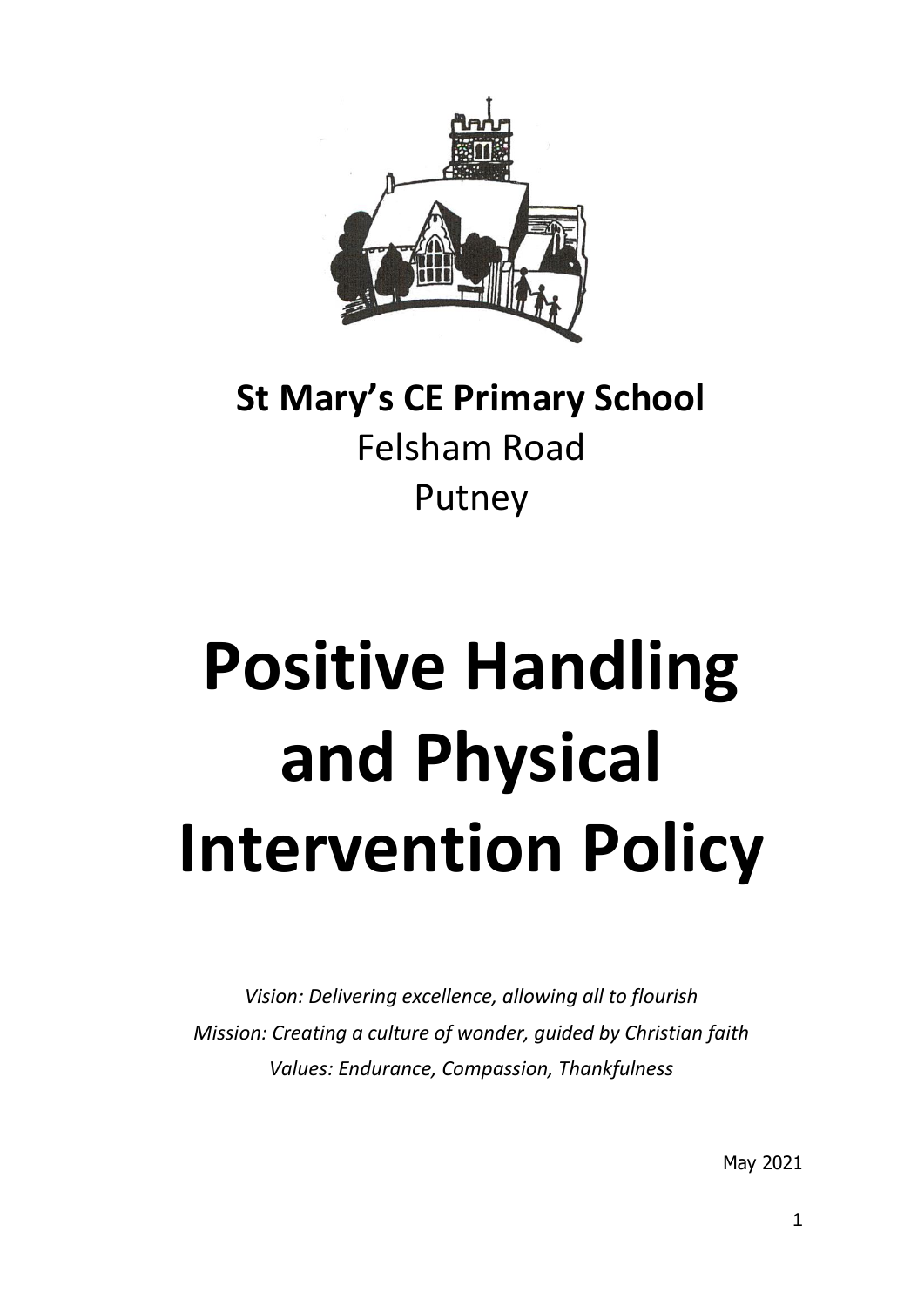#### **POSITIVE BEHAVIOURAL SUPPORT, POSITIVE HANDLING AND PHYSICAL INTERVENTION**

#### **Objectives**

At St. Mary's CE Primary School, we are committed to maintaining the safety and wellbeing of students and staff. This policy has close links with the Behaviour Policy. It is written to explain our procedures in line with:

- Section 93 of the Education and Inspection Act 2006
- British Institute of Learning Disabilities (BILD) Code of Practice
- DfCS Guidance "Use of Force to Control or Restrain Pupils" November 2007
- Joint DfES/DH guidance issued July 2002, "The use of restrictive physical interventions for staff working with children and adults who display extreme behaviour in association with learning disability and/or autistic spectrum disorder"
- Local authority policies
- LA behaviour support plan (for individual pupils)
- School Behaviour Policy and Practice.

#### **School Expectations**

In our school we create a calm environment to minimise incidents that may require any physical intervention. We de-escalate incidents when they do arise. We only use physical interventions when the risks involved of doing so are outweighed by the risks of not doing so.

#### **Positive Behaviour Management**

All staff and volunteers adopt a positive approach to improving behaviour in order to reward effort and application, and to build self-esteem, and promote a safe environment for students and staff. All staff work in partnership with those who know the child to help those concerned:

- Find out why this child behaves as he or she does
- Understand the factors that influence this child's behaviour
- Identify early warning signs that indicate foreseeable behaviours are developing

This approach helps to ensure that early and preventative intervention is the norm. It reduces the incidence of extreme behaviours and makes sure that the use of physical intervention is rare.

#### **What is physical intervention ('reasonable force')?**

The use of force is illegal if the physical circumstances do not warrant it. The force used should always be the minimum needed to regain and ensure safety and control for everyone involved or present. The Positive Handling and Physical Intervention Policy should therefore be read in conjunction with our Behaviour and Child protection/Safeguarding Policy.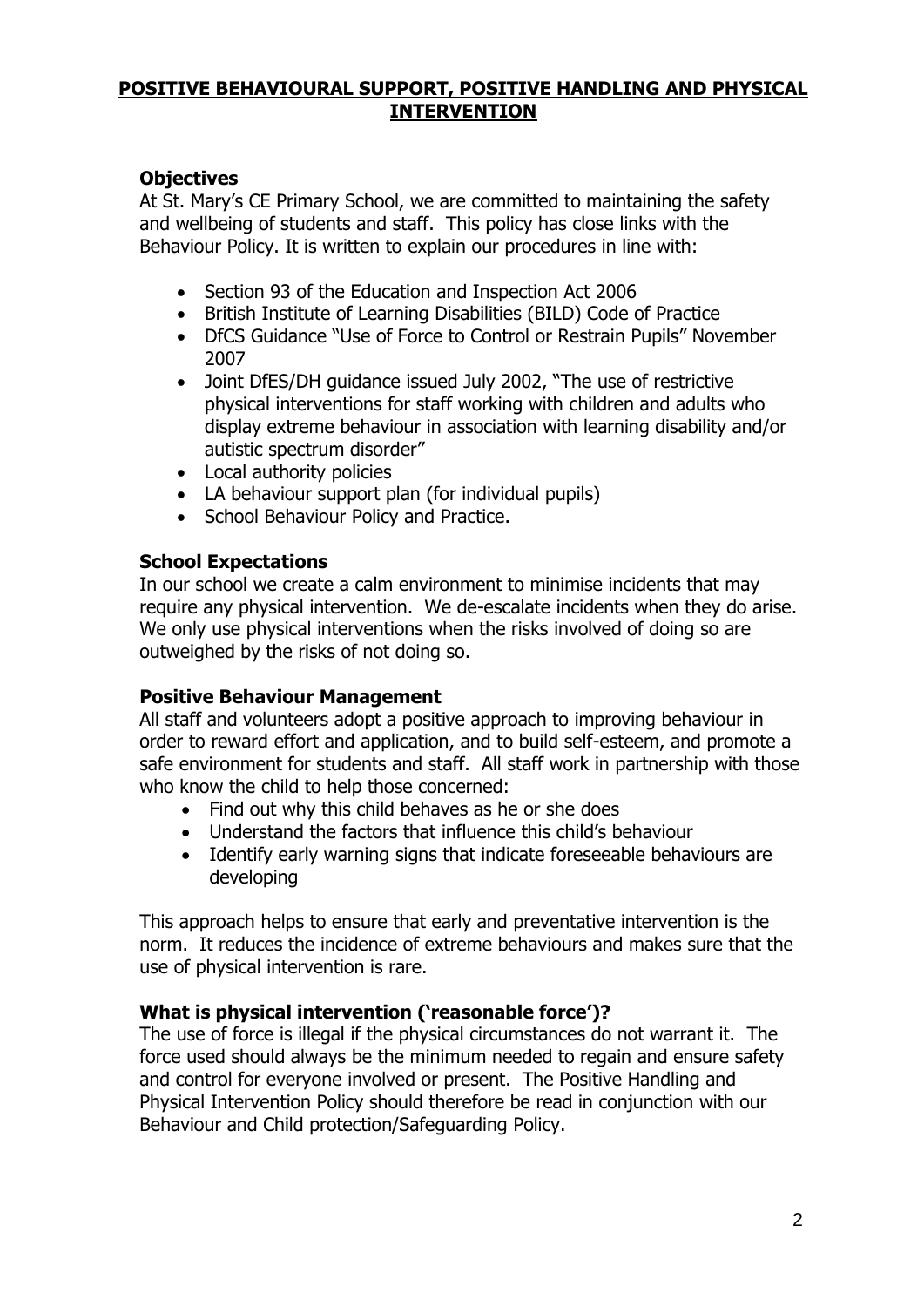Restrictive physical interventions may include:

 Bodily contact - where the physical presence of one or more people is used to control a pupil, e.g physically interposing between pupils; blocking a pupil's path; holding or 'shepherding' a pupil; using agreed, approved restricted holds

**Environmental** – where a change is applied within the environment for example shutting a door or the use of locks or key pads to prevent access to a particular area.

#### **In what circumstances can physical intervention be used?**

- To prevent a pupil causing, or being at risk of causing, injury or damage to themselves or others, whether by accident, rough behaviour or by misuse of materials or objects
- To prevent a pupil committing a criminal offence
- To prevent a pupil committing deliberate serious damage or vandalism
- To prevent a pupil from attacking a member of staff or another pupil
- To prevent behaviour which is prejudicial to the maintenance of good order and discipline

The decision to use physical intervention will be taken in the context of the level of risk presented by the behaviour, the seriousness of the incident and the relative risks of the use of physical intervention compared with any available alternative. The use of physical intervention will take into account the characteristics of the pupil, including their age, gender, SEN, physical needs or disability, developmental level or cultural issues.

#### **The Last Resort Principle**

At St. Mary's we pro-actively foster positive relationships and only use reasonable force when there is no realistic alternative. This means that we expect staff to conduct a risk assessment and choose the safest alternative. We expect staff to think creatively about any alternatives to physical intervention which may be effective.

There might be some situations in which the need for positive handling is immediate and where there are no equal effective alternatives (a child is about to run in the road). However, in many circumstances there are alternatives such as the use of assertiveness skills:

- Use a distracter such as a whistle or loud bell to interrupt the behaviour long enough for other methods of verbal control
- Withdrawal of attention(audience) e.g. if an action such as damage to property is threatened
- Other techniques designed to defuse a situation, such as the avoidance of confrontation, or use of humour, in which case the incident could be dealt with later when emotions are running lees high
- The employment of other sanctions consistent with St Mary's policy on behaviour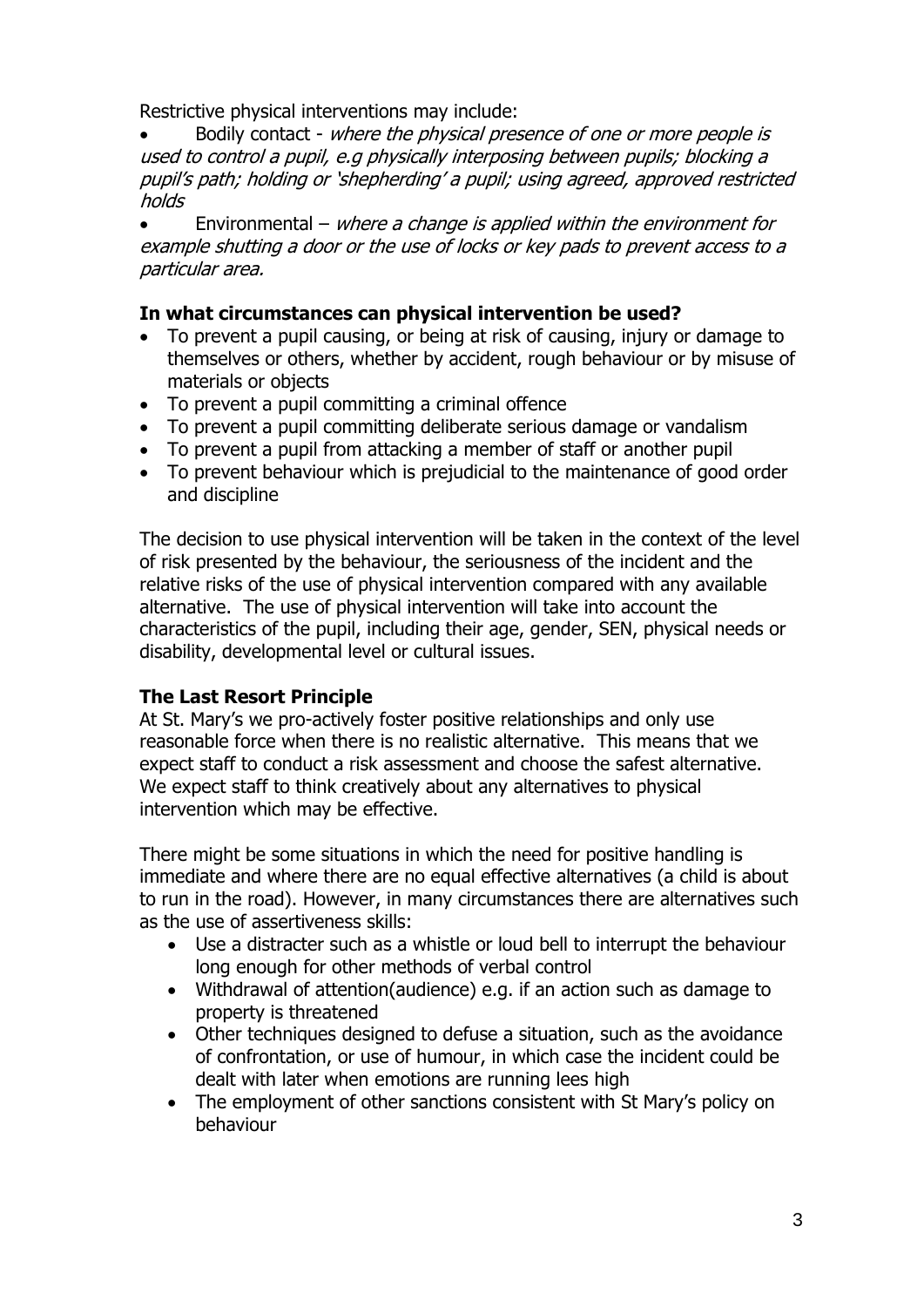Where physical interventions are needed to prevent injury to the student, other students or staff, or to prevent serious damage, these should be for the minimum length of time possible and using the least possible force. All staff must consider whether they are using reasonable force.

In all circumstances other methods should be used if appropriate and effective positive handling should be a last resort. When positive handling becomes necessary:

#### **DO**

- Tell the pupil what you are doing and why
- Use the minimum force necessary
- Involve another member of staff if possible
- Tell the pupil what s/he must do for you to remove the restraint (this may need frequent repetition)
- Use simple and clear language
- Hold limbs above a major joint if possible e.g. above the elbow
- Relax your restraint in response to the pupil's compliance

#### **DON'T**

- Act in temper (involve another staff member if you fear loss of control)
- Involve yourself in a prolonged verbal exchange with the pupil
- Attempt to reason with the pupil
- Involve other pupils in the restraint
- Touch or hold the pupil in sexual areas
- Twist or force limbs back against a joint
- Bend fingers or pull hair
- Hold the pupil in a way which will restrict blood flow or breathing e.g. around the neck, lying face down or pulling arms across the child's chest (Appendix – B)
- Slap, punch, kick or trip up the pupil

#### **For further information, follow the link in Appendix – B**

#### **Positive Handling Plans**

Risk management is regarded as an integral part of behaviour management planning. All pupils who have been identified as presenting a risk should have a Positive Handling Plan (see appendix C). The plan details any strategies which have been found to be effective for that individual, along with any particular responses which are not recommended. If particular physical techniques have been found to be effective they should be named, along with alerts to any which have proved ineffective or which caused problems in the past. Positive Handling Plans should be considered alongside any other planning documents which relate to the pupil. They should take account of age, gender, level of physical, emotional and intellectual development, special need and social context. Positive Handling Plans should result from multi-professional collaboration and be included in a Pastoral Support Plan or SEND support form.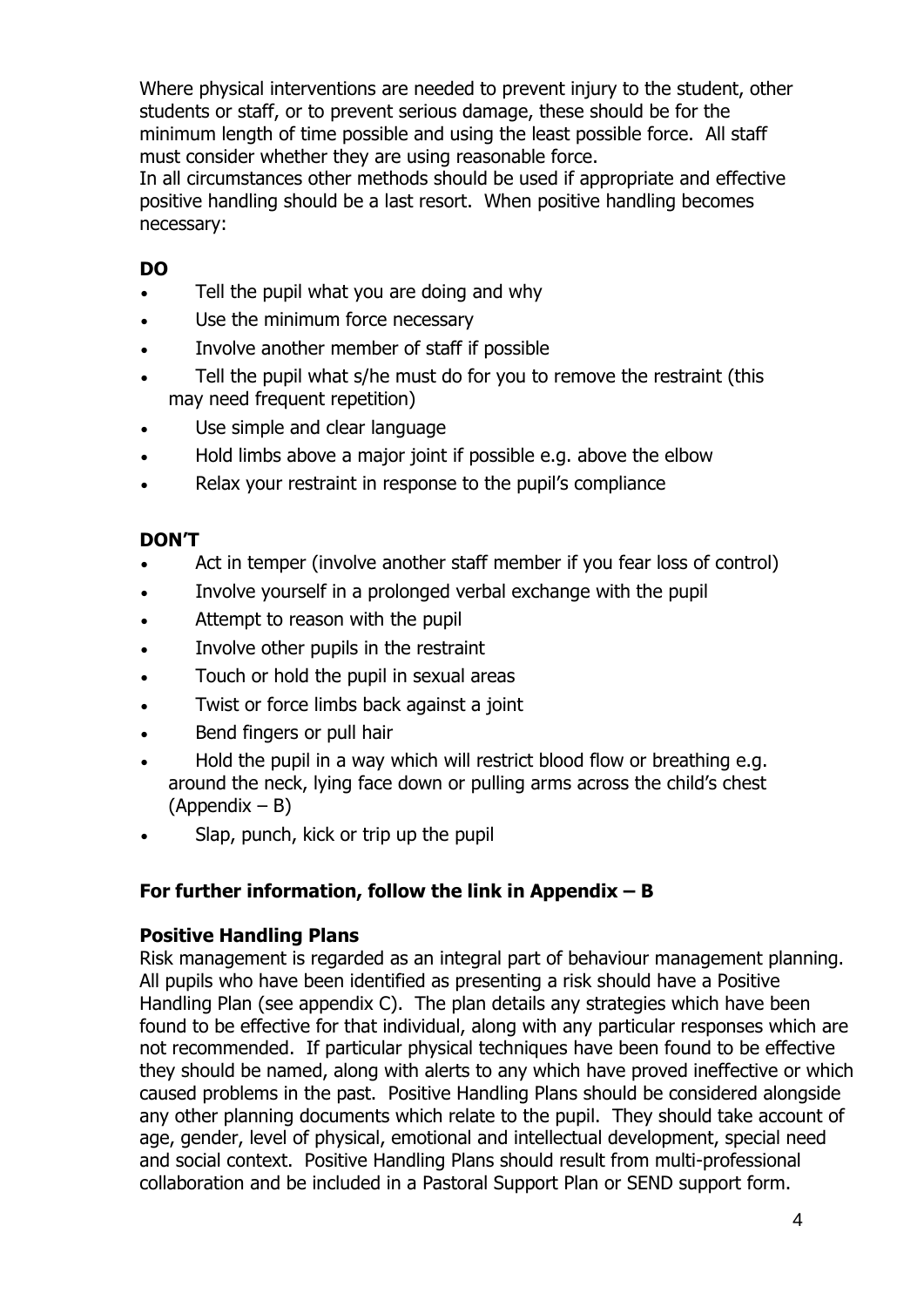#### **Staff Training**

It is the policy of this school that all staff working closely with pupils are trained in the pro-active and responsive positive handling strategies and, to complement the behaviour management approaches and strategies reflected in the School Behaviour Policy and Practice. In cases where a Positive Handling Plan is in operation, selected staff will be trained in any physical interventions to be used. These staff will be trained by the accredited provider and will be the only staff authorised to use the intervention.

#### **General Advice for Staff**

- Be sure that you are aware of and complying with the school policy for behaviour and discipline and positive handling procedures.
- It is better to defuse situations wherever possible, as this prevents them from escalating to a level where force is necessary
- Send for the assistance of another member of staff as soon as possible, using the agreed call-out protocol (Red cards)
- All those involved should be de-briefed after incidents to explore more positive/effective responses to future difficult situations

#### **Responding to Unforeseen Emergencies**

Even the best planning systems cannot cover every eventuality and the school recognises that there are unforeseen or emergency situations in which staff have to think on their feet. It is not enough to thoughtlessly apply rules without thinking through the likely consequences. The key principles are that any physical intervention should be:

- In the best interest of the child
- Reasonable and proportionate
- Intended to reduce risk
- The least intrusive and restrictive of those options available which are likely to be effective.

Whenever a physical intervention has to be made there should be a verbal warning. Where possible, staff should always attempt to use diversion or diffusion in preference to physical interventions. They should only use the techniques and methods approved for use in this school.

#### **Recording**

Whenever overpowering force is used the incident **must** be recorded using the approved forms. The Incident book is kept in the Inclusion Manager's Room. All staff involved in an incident should contribute to the record which should be completed within 24 hours. The details recorded on the forms are kept confidentially. Parents/carers must also be notified and this is to be recorded on the form (Appendix - A).

Staff should:

- Inform a member of SLT as soon as possible
- Complete the school recording form carefully
- Take time to think about what actually happened and try to explain it clearly
- Complete all names in full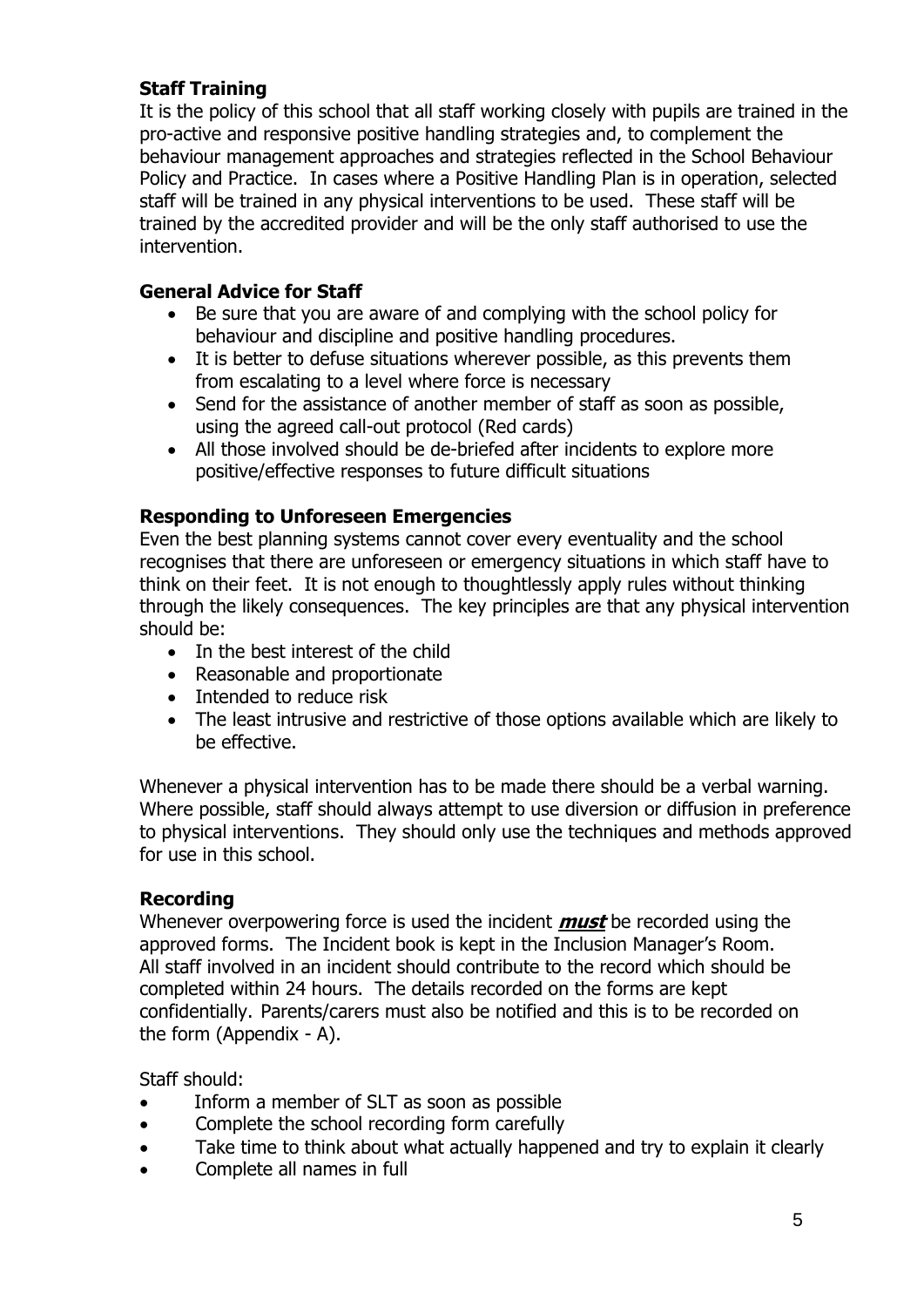Sign and date all forms

#### **Post-Incident Support**

Incidents that require use of restrictive physical interventions can be upsetting to all concerned and could result in injuries to the child or staff. After incidents have subsided, it is important to ensure that staff and children are given emotional support and basic first aid treatment for any injuries. Immediate action should, of course, be taken to ensure that medical help is accessed for any injuries that require other than basic first aid. All injuries should be reported and recorded in accordance with school procedures. The school should take action to report any serious injuries to staff or students in accordance with LA guidelines (see First Aid and Medicines Policy and Practice).

We need to consider:

- thoughts, feeling, emotions,
- emotional 'first aid'

Stage 1 – Immediate 'Are you ok' This should occur before people leave to go home.

Stage 2 – De-briefing checking people have adjusted to an emotionally difficult event. This should occur within 48 hours.

Stage 3 – Counselling: formal support. Support is available when requested by a member of staff, however it is not imposed.

#### **Post Incident Review**

Focus on actions and behaviours:

- Who did what, when, why, how?
- What was the outcome?
- What does it tell us about what we already know about the young person?
- What have we learnt and what or how does this inform our practice?

#### **Monitoring use of Restrictive Physical Interventions**

Use of physical intervention in school is monitored in order to help staff learn from experience, promote the well being of children in their care, and provide a basis for appropriate support. Monitoring can help the school to determine what specialist help is needed for children and to assess the appropriateness of the child's placement at the school. The use of physical intervention is monitored and evaluated regularly at Leadership Group meetings. Individual student risk assessments are reviewed annually.

#### **Responding to Complaints**

The use of restrictive physical intervention can lead to allegations of inappropriate or excessive use. In the event of a complaint being received by a school in relation to use of force by staff, the matter should be dealt with in accordance with LA guidelines and agreed procedures for handling allegations against members of staff (see Dealing with Allegations of Abuse Against Teachers and Other Staff).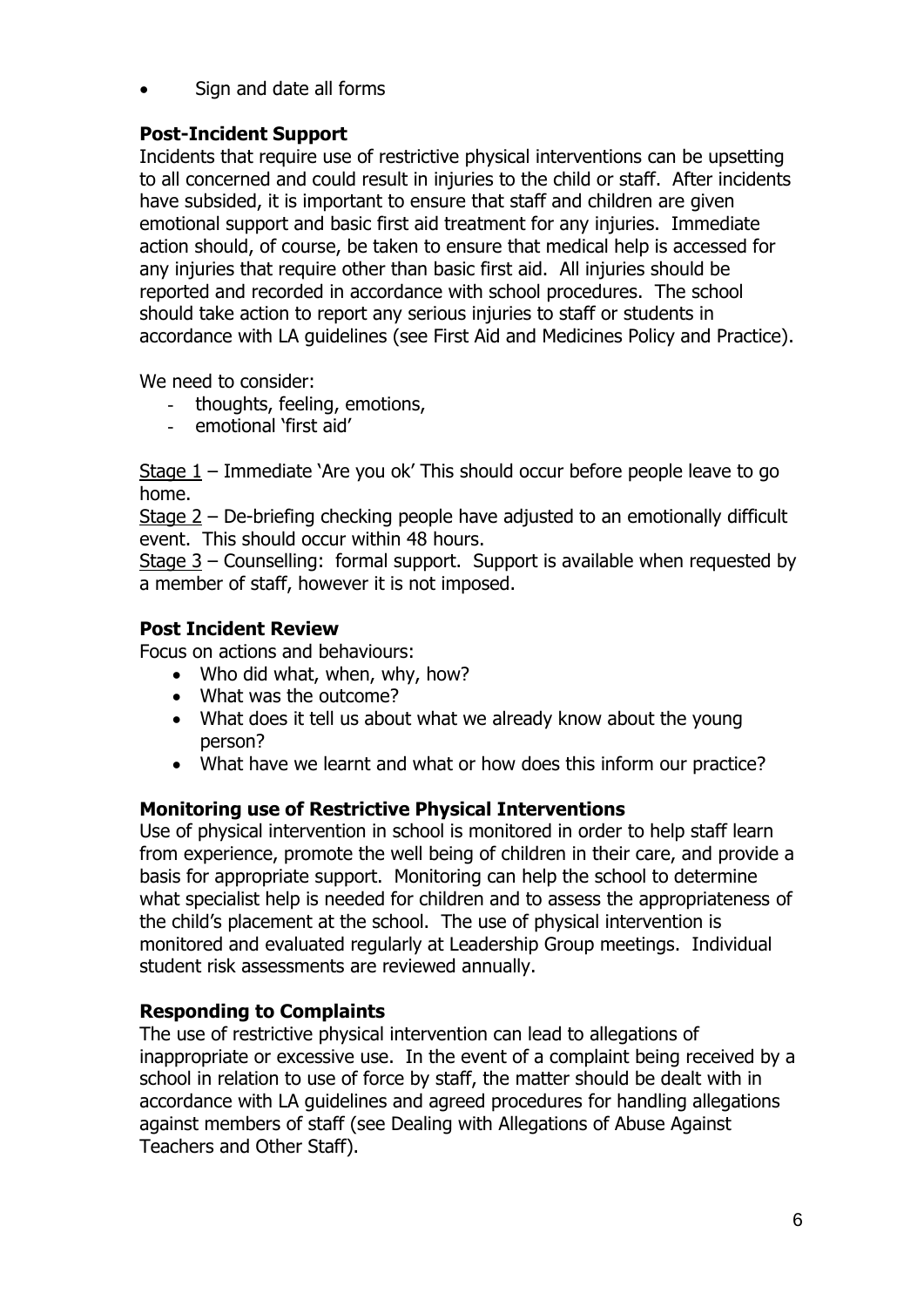#### **Policy Review and Evaluation**

This policy has been developed in liaison with school staff and governors. It will be reviewed annually, or when relevant national or local guidance indicates additional need.

#### **Other Relevant Polices**

This policy should be read in conjunction with:

- Behaviour Policy and Practice
- Health & Safety Policy
- Child Protection and Safeguarding Policy
- Anti-Bullying Policy and Practice
- Dealing with Allegations of Abuse Against Teachers and Other Staff
- Staff Induction
- Volunteer Policy

The Positive Handling and Physical Intervention Policy was reviewed by:

| Name/s and job<br>title of reviewer         | Date of review | Date of governor<br>approval | Suggested date for<br>review |  |
|---------------------------------------------|----------------|------------------------------|------------------------------|--|
| Mrs Kerry Dunford<br>- Inclusion<br>Manager | May 2021       | 28 <sup>th</sup> May 2021    | May 2022                     |  |
|                                             |                |                              |                              |  |
|                                             |                |                              |                              |  |
|                                             |                |                              |                              |  |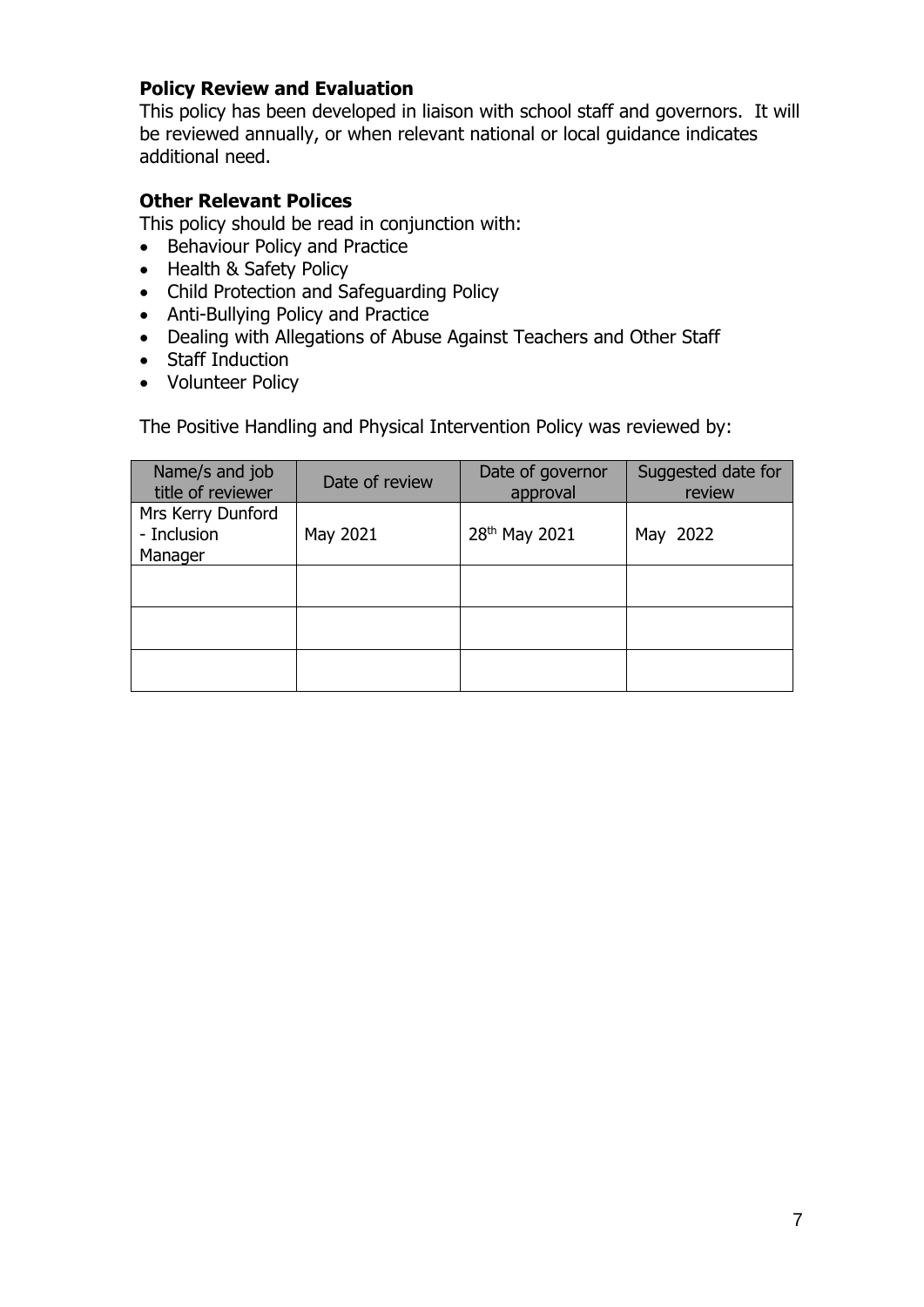#### **Appendix – A**

#### **RESTRICTIVE PHYSICAL INTERVENTION – INCIDENT REPORT FORM**

Student(s): The Material Student (s): The Material Student (s): The Material Student (s): The Material Student (s): The Material Student (s): The Material Student (s): The Material Student (s): The Material Student (s): Th

Date of incident: Time of incident:

Location of Incident:

Describe incident in detail:

Restraint described:

Why was restraint needed?

 $W_{\rm eff}$  do to try to try to define the situation before using restraint. The situation before using restraint?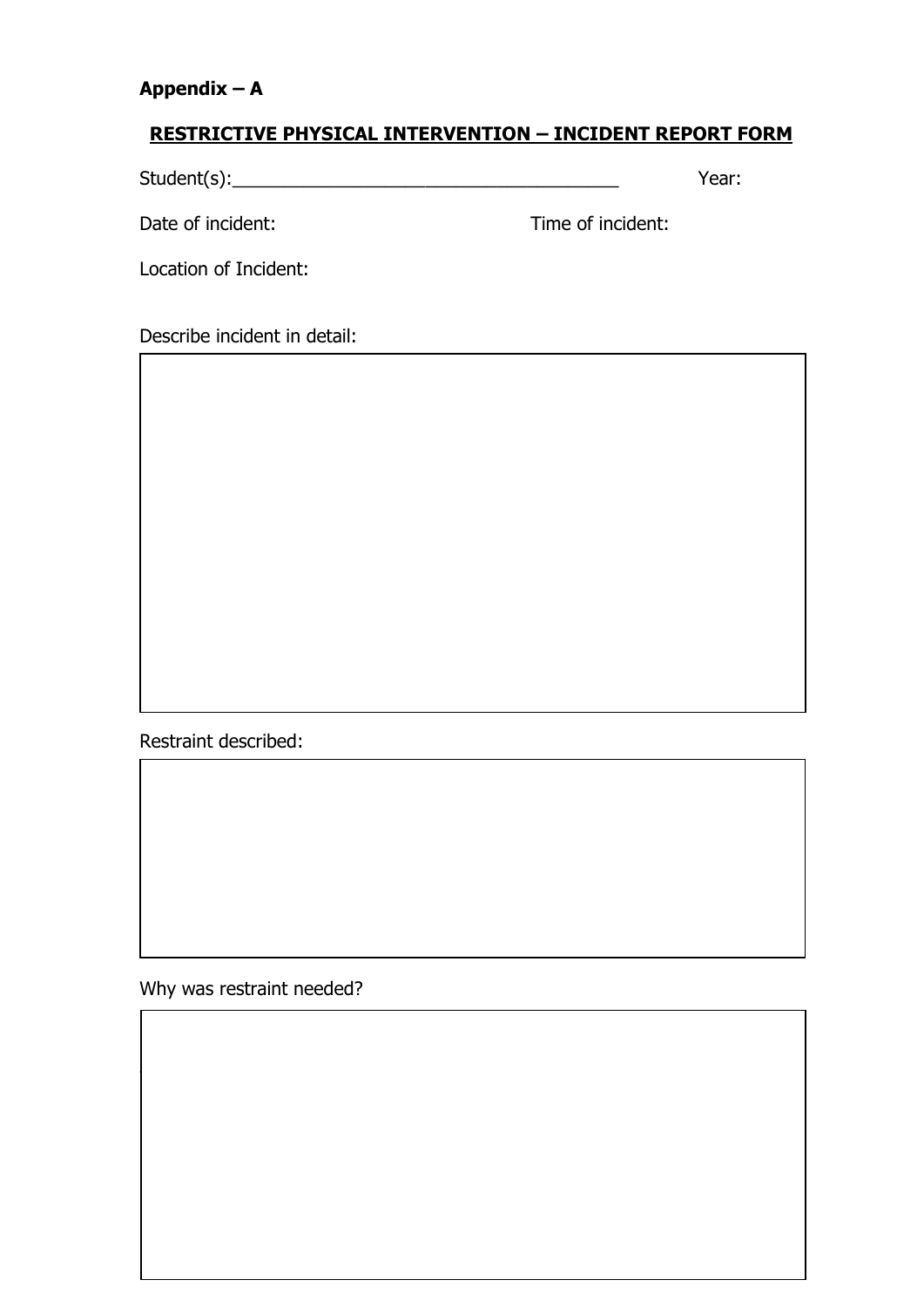Was anyone injured? Yes/ No If yes, was this recorded in the accident book? Yes/ No

Was the student checked for injuries by a member of staff who was not involved in the incident? Yes/ No. Please complete body map (attached)

Member(s) of staff involved:

Adult witnesses to restraint:

Pupil witnesses to restraint:

This incident form was completed by This incident form was completed by

Designation of person completing report

Parent/carer was informed by telephone / letter (with pupil), letter (by post), personally (Please circle as relevant)

When were they informed? Time: Date:

Brief description of any subsequent inquiry/complaint or action:

Copy this form to the pupil file. Original form to Inclusion Manager.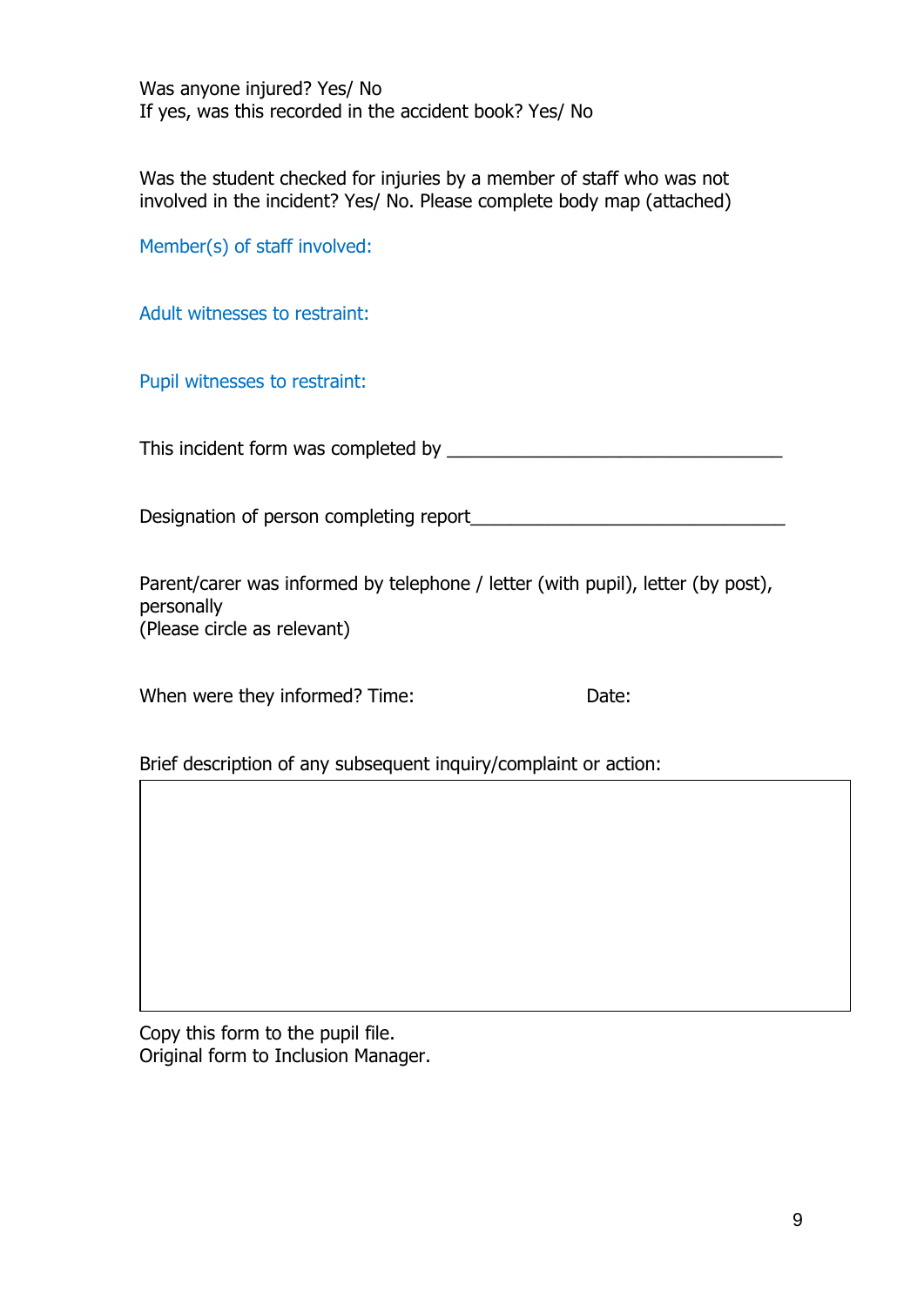#### **Appendix – B**













#### **For more detailed information please visit YouTube and follow the following links or see the Training Manual. A hard copy of the training manual is available for reference only in the Head teacher's office.**

- [Fight club](https://www.youtube.com/watch?v=FlzUeJzj1ck) Breaking up fights
- $\bullet$  [A walk in the park](https://youtu.be/ASU7zW3hQXo) Removing people from classrooms or up and down stairs
- [Weights and measures](https://www.youtube.com/watch?v=RDbAoD4bWmA) Comparing teamteach and other providers' techniques under pressure
- [That's not a knife?](https://www.youtube.com/watch?v=PRikjWbNAtk) Searching pupil
- [No pain no gain](https://www.youtube.com/watch?v=1sPAkft2QSg) The dangers of banning the use of pain in children's homes and schools
- [The really wild show](https://www.youtube.com/watch?v=EPVbROal7ko) Dealing with biting, spitting and headbutting
- [Accident prone](https://www.youtube.com/watch?v=nmCdqj6_9bU) Why floor restraints can often be avoided
- [The bigger they are](https://www.youtube.com/watch?v=9WUPef7fgy4) Using force with smaller or larger people
- [Mr Grey will see you now](https://www.youtube.com/watch?v=SYFyF1d3ey4&t=3s) What is reasonable force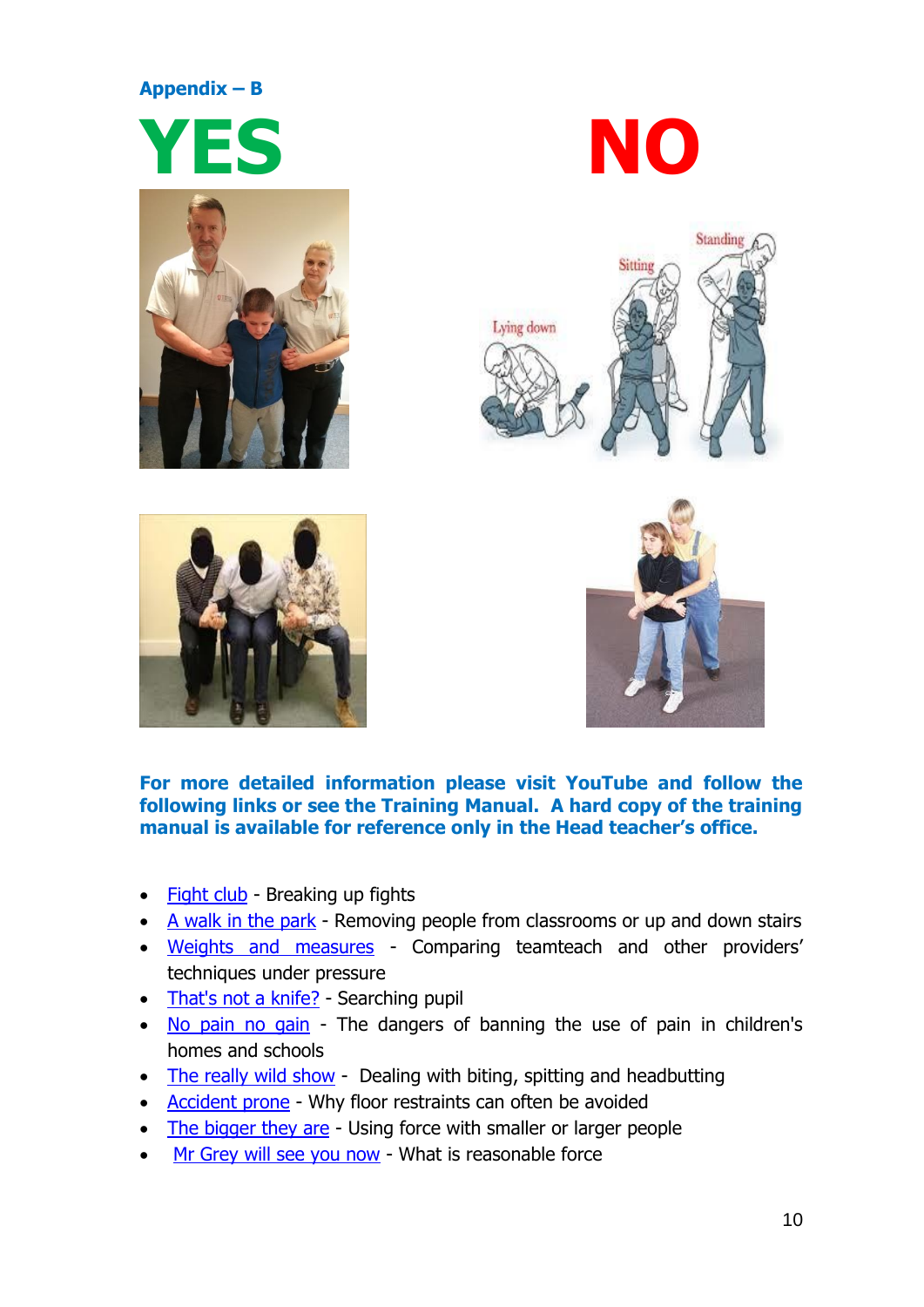• [Have I got Human Rights for you](https://www.youtube.com/watch?v=GLS8PnHWtxc) - Absolute and qualified human rights (taken from our [live DVD filmed at Cheshire Police HQ\)](https://www.amazon.co.uk/reasonable-force-schools-Doug-Melia-x/dp/B0155OYPE2)

#### **Toolbox talks (clips are also available to purchase** in **DVD format** directly at **£18.99**

What a lot of schools often find helpful is our range of short discussion-sparking clips which can be used as part of your own INSET or for staff looking for solutions surrounding the use of force.

We have published a full version of our legal briefing for schools to use as a refresher tool which is [here on Amazon](https://www.amazon.co.uk/reasonable-force-schools-Doug-Melia-x/dp/B0155OYPE2) and a series of short **["Toolbox](https://www.youtube.com/watch?v=5rNpxomV6EQ)  [talks"](https://www.youtube.com/watch?v=5rNpxomV6EQ)** clips both in **DVD format** to purchase directly at **£18.99**.